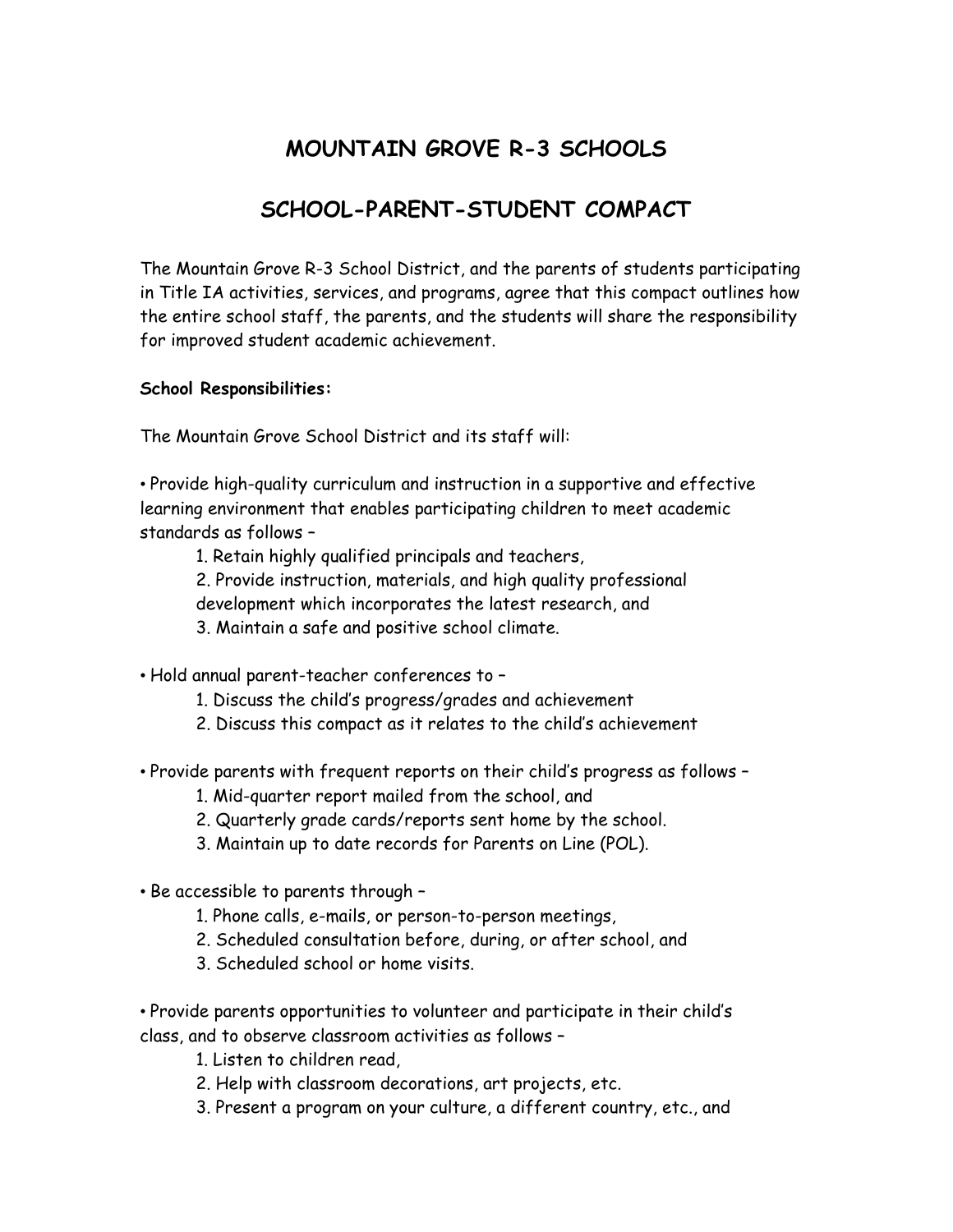4. Assist with holiday programs or parties, educational trips, etc.

| Principal                                                                                                                                                                                                                                                                                                                                                                                                                                                                                                                                                                                                                                                                                                                                                                                                                                                                                                                                                                                                                   | Date |
|-----------------------------------------------------------------------------------------------------------------------------------------------------------------------------------------------------------------------------------------------------------------------------------------------------------------------------------------------------------------------------------------------------------------------------------------------------------------------------------------------------------------------------------------------------------------------------------------------------------------------------------------------------------------------------------------------------------------------------------------------------------------------------------------------------------------------------------------------------------------------------------------------------------------------------------------------------------------------------------------------------------------------------|------|
| Teacher<br><b>Parent Responsibilities</b>                                                                                                                                                                                                                                                                                                                                                                                                                                                                                                                                                                                                                                                                                                                                                                                                                                                                                                                                                                                   | Date |
| I, as a parent or guardian, will support my child's learning in the following ways:                                                                                                                                                                                                                                                                                                                                                                                                                                                                                                                                                                                                                                                                                                                                                                                                                                                                                                                                         |      |
| 1. Make sure they are in school every day possible and on time.<br>2. Check that homework is completed daily.<br>3. Monitor the amount of television watched, internet access/time, and/or video<br>game time.<br>4. Volunteer in my child's classroom/school, when possible.<br>5. Be aware of my child's extracurricular time and activities.<br>6. Stay informed about my child's education by reading all communications<br>from the school and responding appropriately.<br>7. Regularly check the school district webpage for information and the district<br>calendar for events appropriate for my child and/or myself to participate.<br>8. Provide a home environment that encourages my child to learn.<br>9. Communicate regularly with my child's teacher.<br>10. Sign up and access regularly the Parents on Line (POL) to check assignments/<br>progress for my child.<br>11. Support the school in developing positive behaviors.<br>12. Show respect and support for my child, the teacher and the school. |      |
| Parent(s)/Guardian(s)                                                                                                                                                                                                                                                                                                                                                                                                                                                                                                                                                                                                                                                                                                                                                                                                                                                                                                                                                                                                       | Date |

## **Student Responsibilities:**

I, as a student, will share the responsibility to improve my academic performance to meet standards and will: